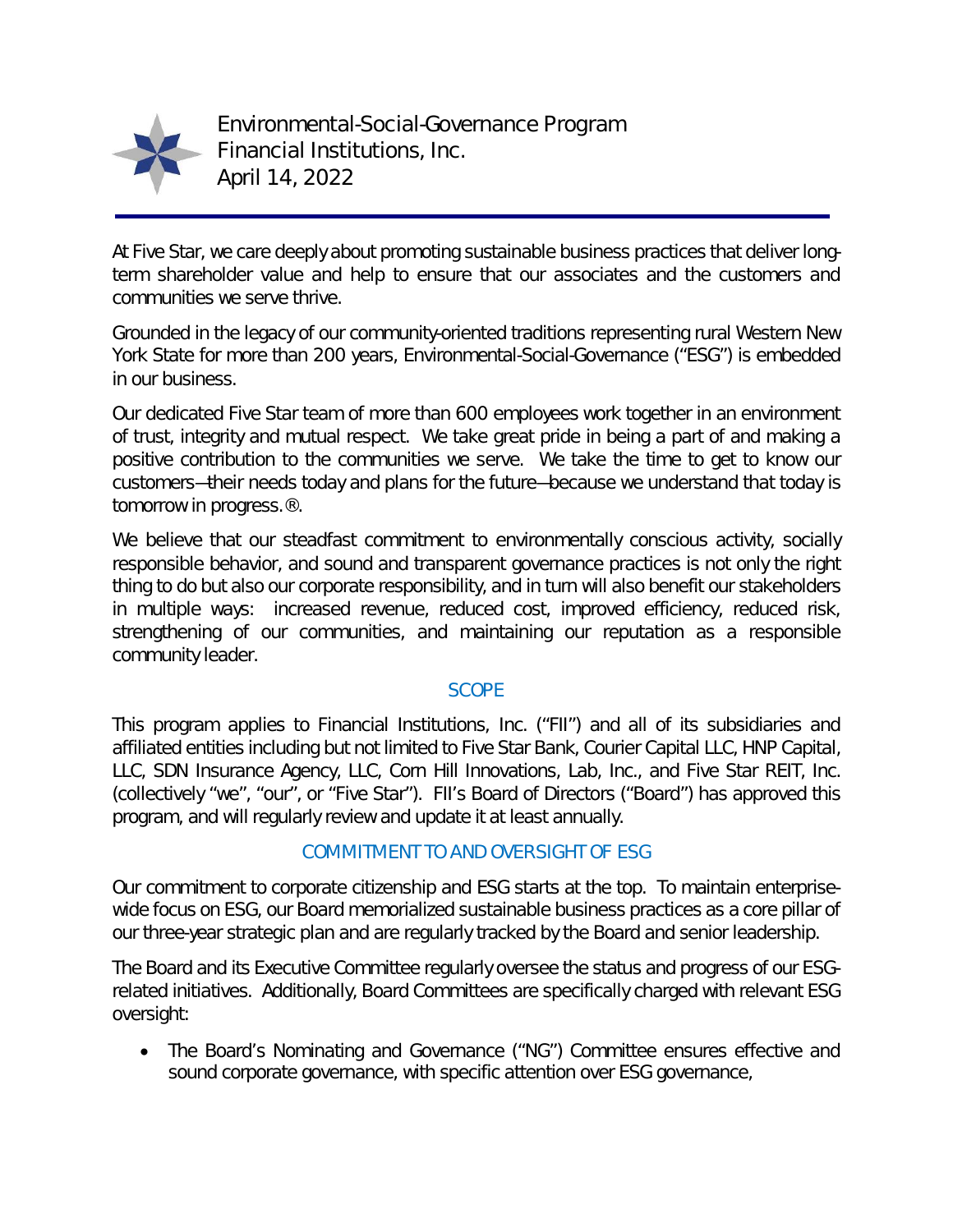- The Board's Risk Oversight Committee oversees risks impacting our company, including the management of material ESG related risks,
- The Board's Management Development and Compensation ("MD&C") Committee oversees the development and implementation of our diversity, social responsibility and human rights-related strategies and initiatives, including relevant ESG strategic outcomes, and
- The Board's Audit Committee oversees financial disclosure to ensure accurate and reliable public reporting of ESG matters.

Senior and executive leaders are actively engaged in progressing our ESG relative objectives. Day to day leadership of ESG rests with an executive who reports to our President and Chief Executive Officer ("CEO"). Because ESG touches upon all aspects of our operations, our executives are expected to stay abreast of ESG developments and advance ESG related objectives in areas within their primary oversight.

We also established an internal cross-functional working group of senior leaders who are tasked with regularly monitoring best practices, trends, and investor and community perspectives relative to ESG. We will continue to engage with our shareholders to better understand their ESG views, carefully consider the feedback we receive, and report on relevant ESG matters through internal and public channels, such as our annual proxy statement and financial disclosures.

### ESG FOCUS AREAS

We will strive to focus our ESG efforts on four areas: our associates, the communities that we operate in, environmental responsibility, and governance.

# Our Associates

Our Five Star Promise is the shared commitment by our company and all our associates to building a culture of teamwork, excellence and integrity. We are committed to continually building an environment where everyone feels welcome, valued, respected and appreciated. We empower our associates to live our Promise and be an active part of evolving our culture. Some examples include:

- Inviting associates to participate in annual and periodic engagement surveys that measure employee satisfaction and provide valuable feedback to leadership,
- Creating an associate-led Diversity and Inclusion Advisory Council ("D&I Council") that recommends strategies for sustainable and impactful change,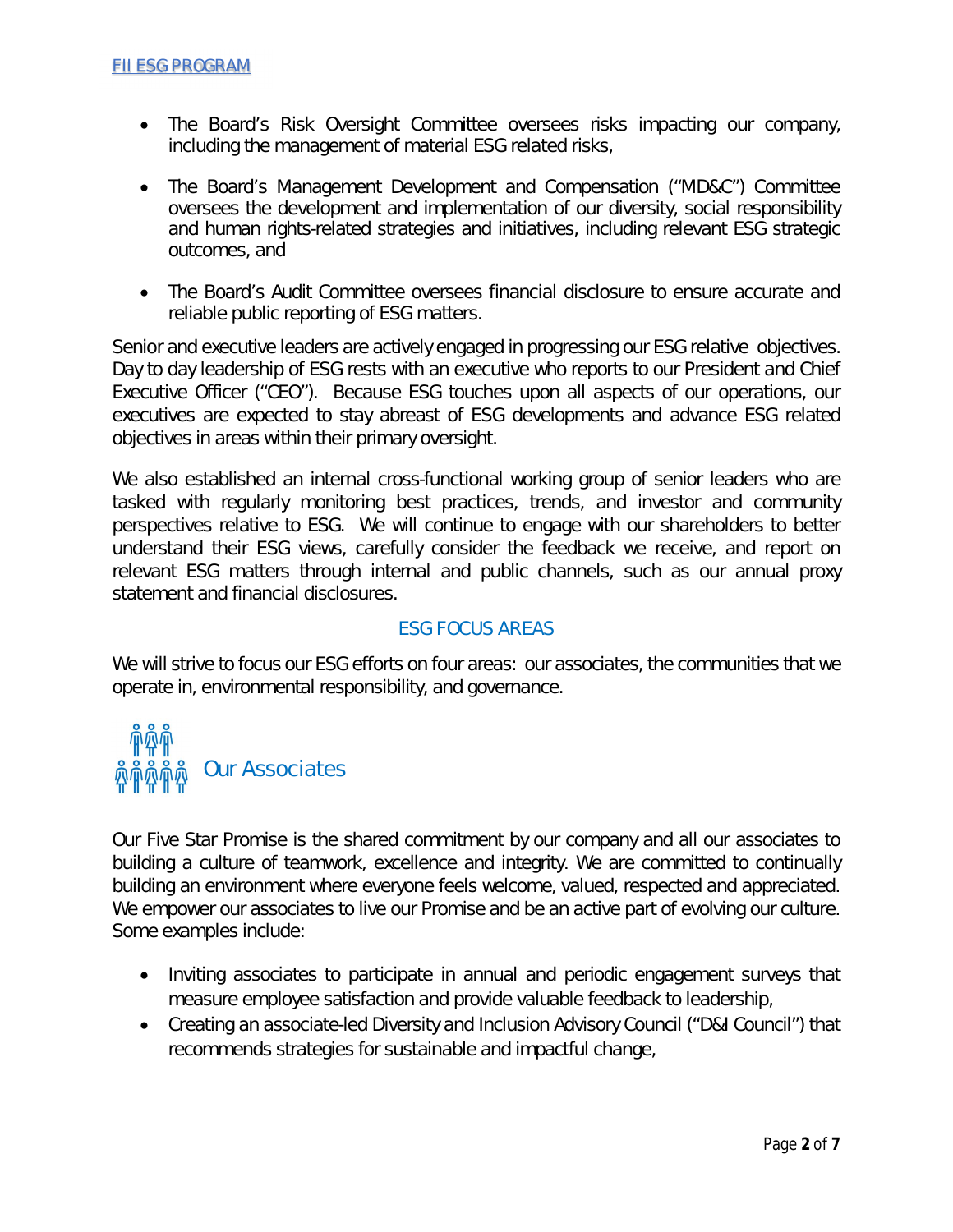- Establishing a CARE Team (Community Action for a Responsible Environment) that enables associates to volunteer in the community and put forth ideas for further involvement,
- Using our peer-to-peer recognition platform, The Five Star Experience, to celebrate each other's successes, team efforts, and personal and professional milestones, and
- Sharing ideas, diverse perspectives and personal stories to promote an inclusive and accepting workplace on our Culture Center internal webpage.

To maintain current and relevant culture and talent management practices, we will implement and maintain Human Capital Management reporting and practices to establish a foundation to enable leaders to better hire talent and manage teams, and regularly review and update standards for setting goals, performance evaluations, succession planning, and learning and development.

We will also regularly review our compensation programs to ensure fair and inclusive pay practices across our business, and maintain our commitment to equal employment opportunity through a robust affirmative action plan which includes annual compensation analyses and ongoing reviews of our selection and hiring practices alongside a continued focus on building and maintaining a diverse workforce. Each year, the Board's MD&C Committee will review performance of our affirmative action plan.

The health and wellbeing of our colleagues is a top priority and in recognition of this, we aim to provide a safe working environment and robust health & wellness package that we will continually evolve to remain competitive and meet the needs of our workforce.

## Diversity, Equity & Inclusion ("DEI")

We are committed to providing equal employment opportunities for training, compensation, transfer, promotion and other aspects of employment for all qualified applicants and employees without regard to race, religion, color, national origin, citizenship, sex, sexual orientation, gender identify, age, veteran status, disability, genetic information, or any other protected characteristic.

Our Board remains committed to diversity in terms of their individual members, experiences and areas of expertise. The pool of candidates from which the NG Committee recommends director nominees to serve on our Board includes female and racially/ethnically diverse candidates, and the NG Committee will instruct any third-party search firm it engages to include female and racially/ethnically diverse candidates in such pool.

We take a comprehensive and multi-layered approach to attracting, retaining and developing a workforce that is diverse in background, knowledge, skill and experience, knowing that we are better together with our combined wisdom and intellect. This includes conducting intentional, strategic hiring to supplement the organization with new skill sets and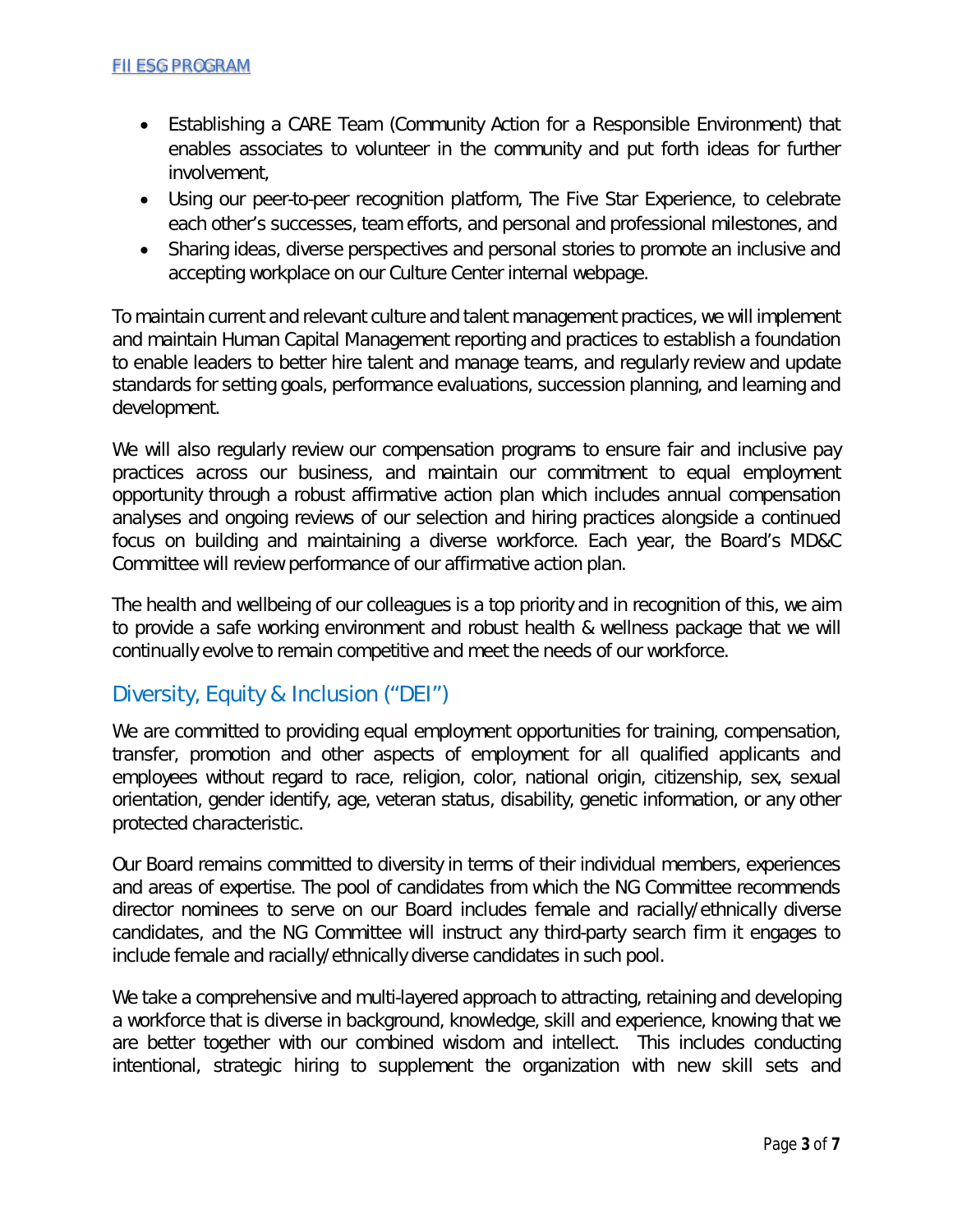perspectives, and the use of internal and external resources to recruit highly-skilled and talented workers.

Our commitment to DEI includes focus on understanding, accepting, and valuing the differences between people. To further advance our DEI goals, we formed the D&I Council to foster an environment that values, welcomes, and facilitates the exchange of diversity of perspectives and life-experiences.

Our D&I Council informs our Chief Human Resources Officer on employment related initiatives and is charged with supporting sustainable and impactful diversity and inclusion practices, including:

- Promoting a continuous focus on and commitment to DEI,
- Identifying opportunities and developing proposals to address the unique needs and challenges of our organization,
- Championing DEI by engaging and learning from our associates, and
- Monitoring and communicating progress.

The Chair of the D&I Council reports material developments and recommendations directly to our Executive Management Committee, and ultimate our CEO.

We will leverage several channels to maintain DEI awareness, encourage productive conversations, and exchange helpful information such forums to provide opportunities for our associates to discuss initiatives, employee surveys, an internal blog, and periodic updates delivered on all-company calls, President Reports, and other internal communications.

We have adopted Board-approved compensation, anti-discrimination, anti-harassment, whistleblower and anti-retaliation policies that are updated and reviewed annually, and make available an HR hotline where associates can make confidential and anonymous reports.



Our company has a long and proud history in Western New York that goes back to 1817. Five Star Bank's predecessor banks each operated in a rural area and played important roles in helping to meet the deposit and credit needs of traditionally underserved markets. We continue that mission today through fundraising efforts, educational sponsorships, community development efforts, food drives, and partnerships with local universities.

Through our S.T.A.R. Volunteers Program and other actions, we will maintain our commitment to promoting, facilitating and coordinating company volunteerism that will have a meaningful impact on the communities that we serve. Additionally, we will continue to maintain an appropriate Community Reinvestment Act budget and make other donations that support our communities.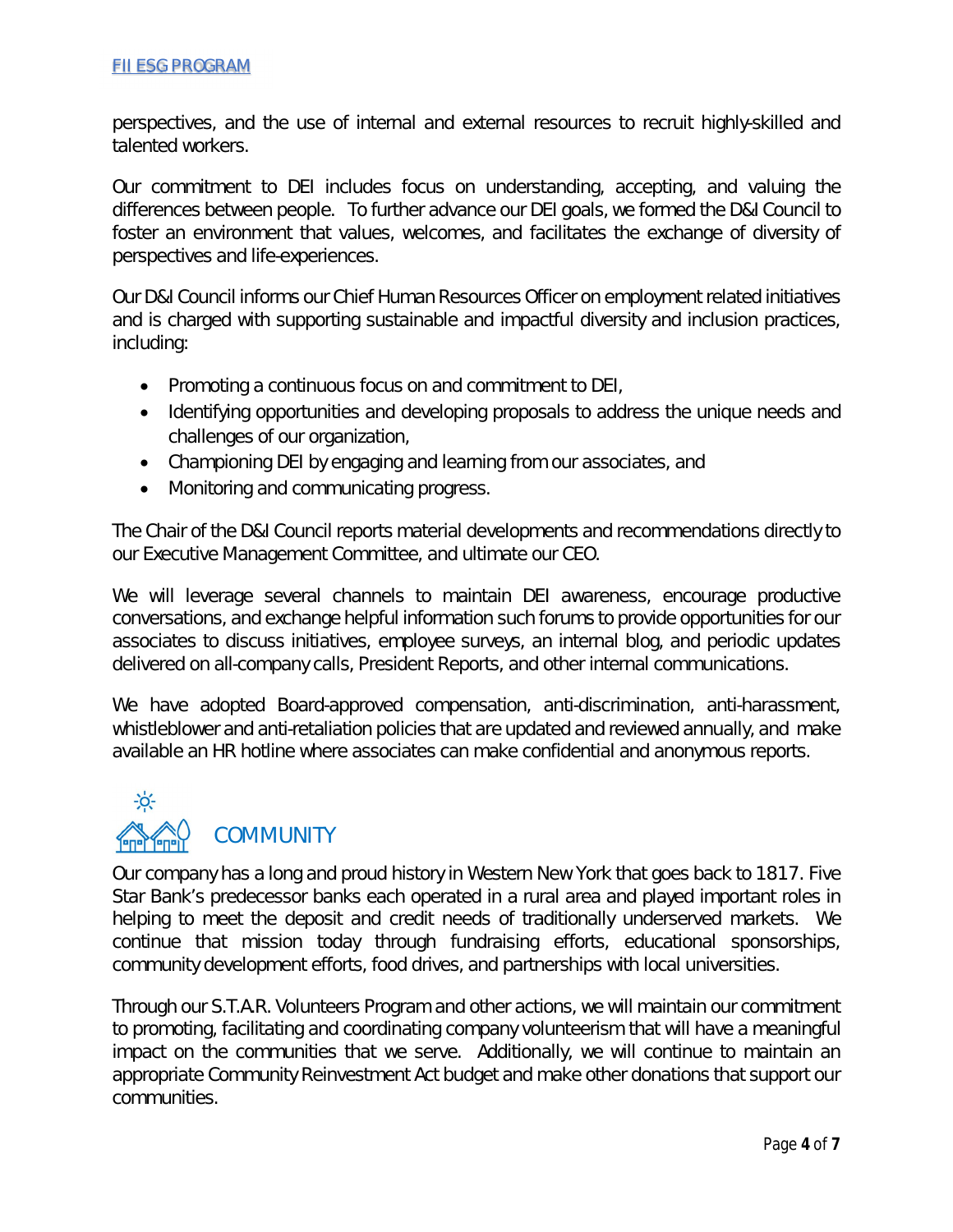Our Community Bank will strive to deliver financial advice and education and ensure the availability and accessibility of safe, transparent and fair financial products, including a suite of products tailored to meet the needs of unbanked, underbanked and low-tomoderate income individuals in the communities we serve. Our Commercial Department will continue to actively assess and support financing for affordable housing projects with debt and equity financing, as well as historic tax credit community development investments.

Our Community Development Officer and team of community development loan officers build relationships and partnerships with community groups and civic and governmental leaders to identify and strive to meet the community's needs for banking services. Another key focus of their work will be delivering guidance on the path to homeownership in our urban markets, providing vital home buyer education and financial literacy training.

ENVIRONMENTAL RESPONSIBILITY

We believe that a successful future for our business and the customers and communities that we serve is dependent on the sustainability of our environment, mindful that environmental challenges in general and climate change in particular present a significant threat to the stability of the financial markets we participate in, and a corresponding societal impact on the communities that we serve.

We remain committed to minimizing the impact of our operations on the environment and demonstrating leadership by incorporating environmental considerations into our business practices. Through our dynamic strategic planning and robust risk and governance frameworks, we strive to seize upon prudent new business opportunities arising from the transition to a low carbon society and incorporate environmental risks and manage them appropriately.

We also believe that we can make a positive contribution by following prudent business practices that protect and conserve our natural resources. We embed the principles of advancing a circular economy into our practices through green investments and long-term implementation of new technologies and look for these commitments in the clients and businesses that we serve.

We will also exercise environmental sensitivity in our lending and business relationships and engage in prudent credit, underwriting, and sustainable procurement practices.

In conducting our operations, we will continue to assess and act on investments focused on increasing efficiencies, lowering operating costs, optimizing capital expenditures and adding value for our customers in areas such as utilizing high-efficiency electrical equipment including LED and motion detector lighting, solar panels, and high-efficiency HVAC units, and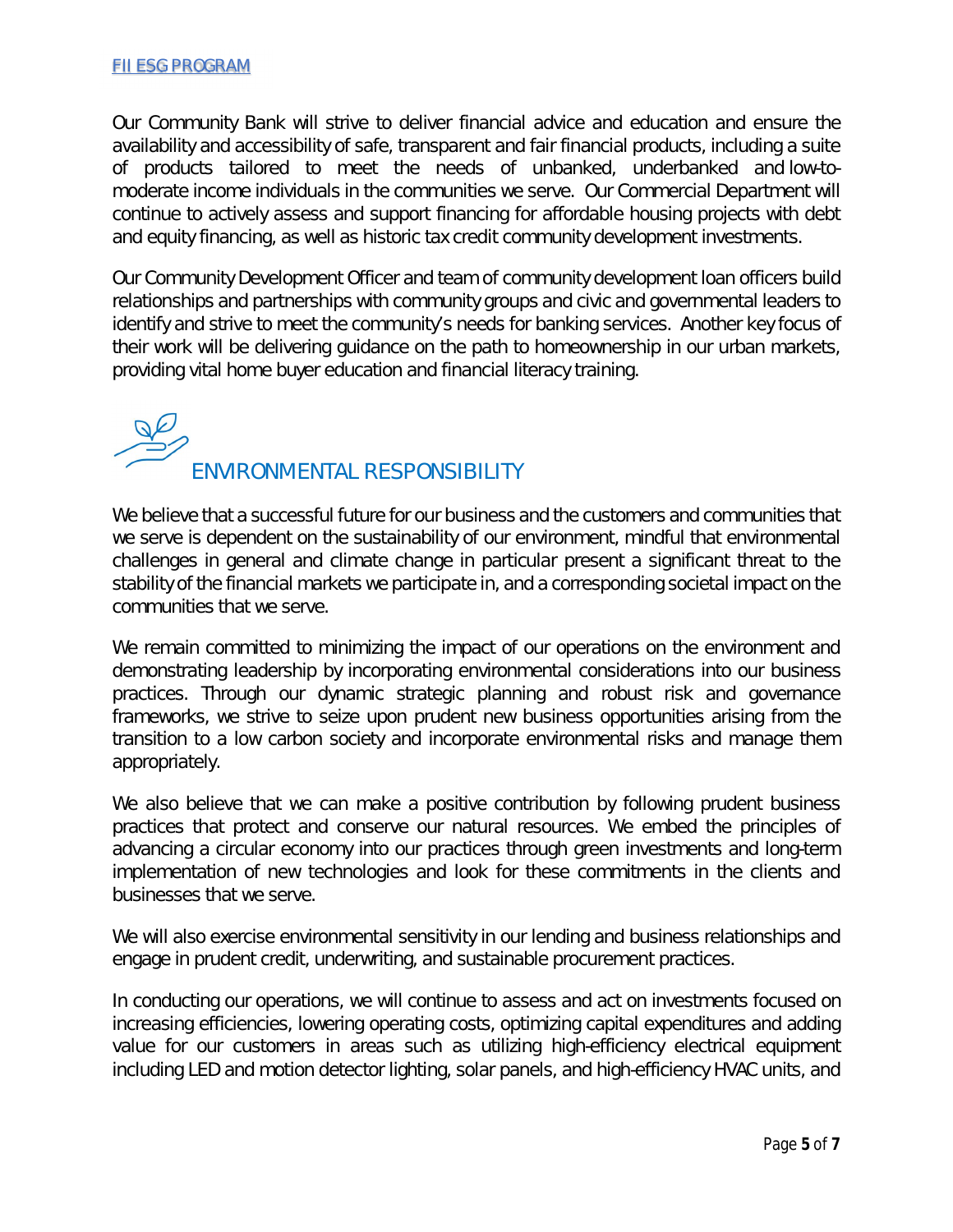encourage environmentally friendly practices at our office locations in reducing water waste, paper and plastics.

We believe that our focus on environmental sustainability, with the objective of reducing costs and improving sustainability of our operations, provides a strategic benefit to our company.

Five Star Bank's treasury department will make a best effort to assess and act on prudent investment in environmentally beneficial business opportunities and factor in ESG considerations in such investment decisions.



As a publicly-traded community financial institution we are mindful of the import of maintaining a governance framework that provides appropriate oversight, transparency, and accountability of our operations. We are committed to achieving excellence in our ESG governance practices and establishing a strong foundation for long-term success.

We will continue to conduct our business in a manner that is fair, ethical and responsible, with ongoing focus of earning and maintaining the trust of our customers, employees, investors, partners and regulators. Our Code of Business Conduct and Ethics helps to ensure that our directors, officers and employees comply with all applicable rules and regulations.

Our Board of Directors, currently consisting of 10 independent directors plus our CEO, is responsible for oversight of the management of the company and its business for the longterm benefit of our shareholders. Our corporate governance policies and practices include evaluations of the Board and its committees and continuing director education.

Our Environmental Responsibility Policy, Human Rights Policy, Third-Party Vendor Code of Conduct, and Enterprise Risk Management Program further support our stated ESG goals within our governance structure.

Our governance framework deploys cross-functional management level committees that have requite subject matter expertise and span of control to regularly oversee important matters like risk management, financial disclosure and internal control, projects, new or modified products and services, management of the assets and liabilities of the Bank, and governance. Each management committee reports into a Board Committee.

Board and Management Level Committee Charters, Corporate Governance Guidelines, company policies, and other core governance materials are reviewed and updated at least annually to ensure that they remain current and are reflective of internal and external factors impacting our operations, including evolving ESG related risks and trends.